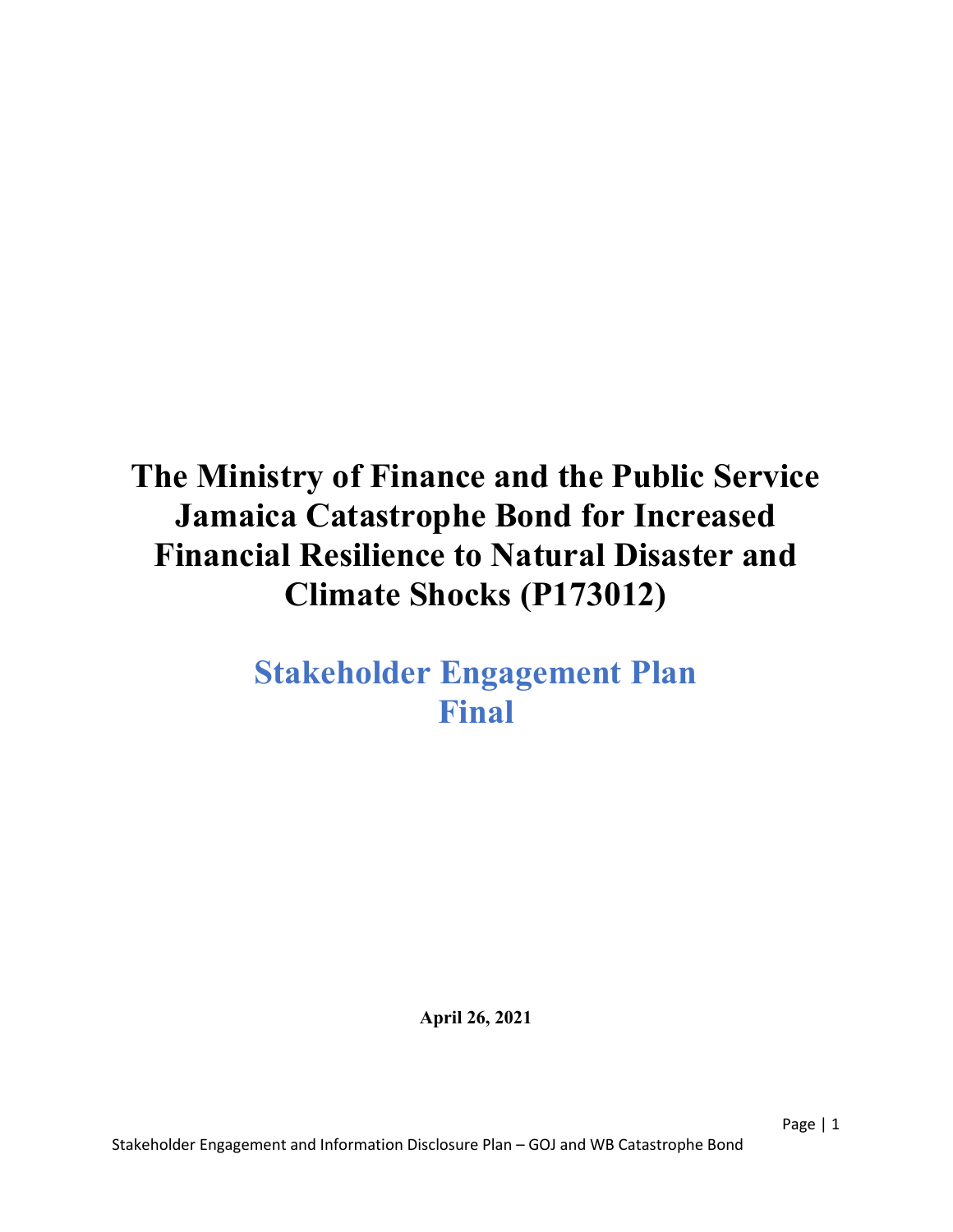#### Stakeholder Engagement and Information Disclosure Plan

## A. INTRODUCTION

- 1. Like many Caribbean countries, Jamaica's location in the Atlantic Hurricane Belt leaves the country extremely vulnerable to natural disasters of varying intensity and severity. In general, natural hazards pose a significant threat to the small island state of Jamaica, with potentially significant consequences for economic development and poverty reduction efforts. Jamaica is the third most exposed country in the world to multiple hazards, with over 96 percent of the country's GDP and population at risk from two or more hazards. The country is vulnerable to hurricanes, floods, storm surges, earthquakes, and landslides. High exposure is attributed to the country's location in the Atlantic Hurricane Belt, the geophysical orientation of its lowlying coastal zones, and its mountainous topography. The Jamaican territory is also crossed by five major fault lines, including the Plantain Garden Fault Zone, which triggered the 2010 Haitian earthquake.
- 2. Natural disasters in Jamaica: impact livelihoods, destroy crops and homes; destroy infrastructure; undermine businesses; compromise tourism revenues and disrupt the provision of essential services. Such events have significant consequences for economic development and poverty reduction efforts including, but not limited to, reducing foreign exchange reserves, increasing inflation, undermining the country's fiscal program and reducing the standard of living. Climate change models predict Jamaica could be impacted by an increased frequency of catastrophic natural events due to heightened surface temperatures and global sea level rise. Adverse natural events in Jamaica regularly impact livelihoods, destroy infrastructure, and disrupt the provision of essential services. Thus, the project is expected to bring positive environmental outcomes by expanding the country's disaster risk financing for better disaster preparedness and post-disaster recovery and rehabilitation.
- 3. Over the years, the country's financial response to natural disasters has been severely constrained given the current trends in the frequency and intensity of natural disasters. Past financial responses to natural disasters included debt financing and reallocation of budgetary resources to natural disaster-related activities. Those responses often increase the debt burden or have a distortionary impact on the budget and the broader economy, as resources are diverted from other essential expenditure, including investments in social and physical infrastructure. The fiscal costs and efficiency losses associated with a natural disaster highlight the urgency of being proactive in advancing financial preparedness for and financial management post natural disasters. It therefore becomes necessary to develop a disaster risk financing framework to reduce fiscal and financial vulnerability to natural disasters. This is also critical to the efforts of the Government in mitigating and minimizing risks to the country's macroeconomic stability.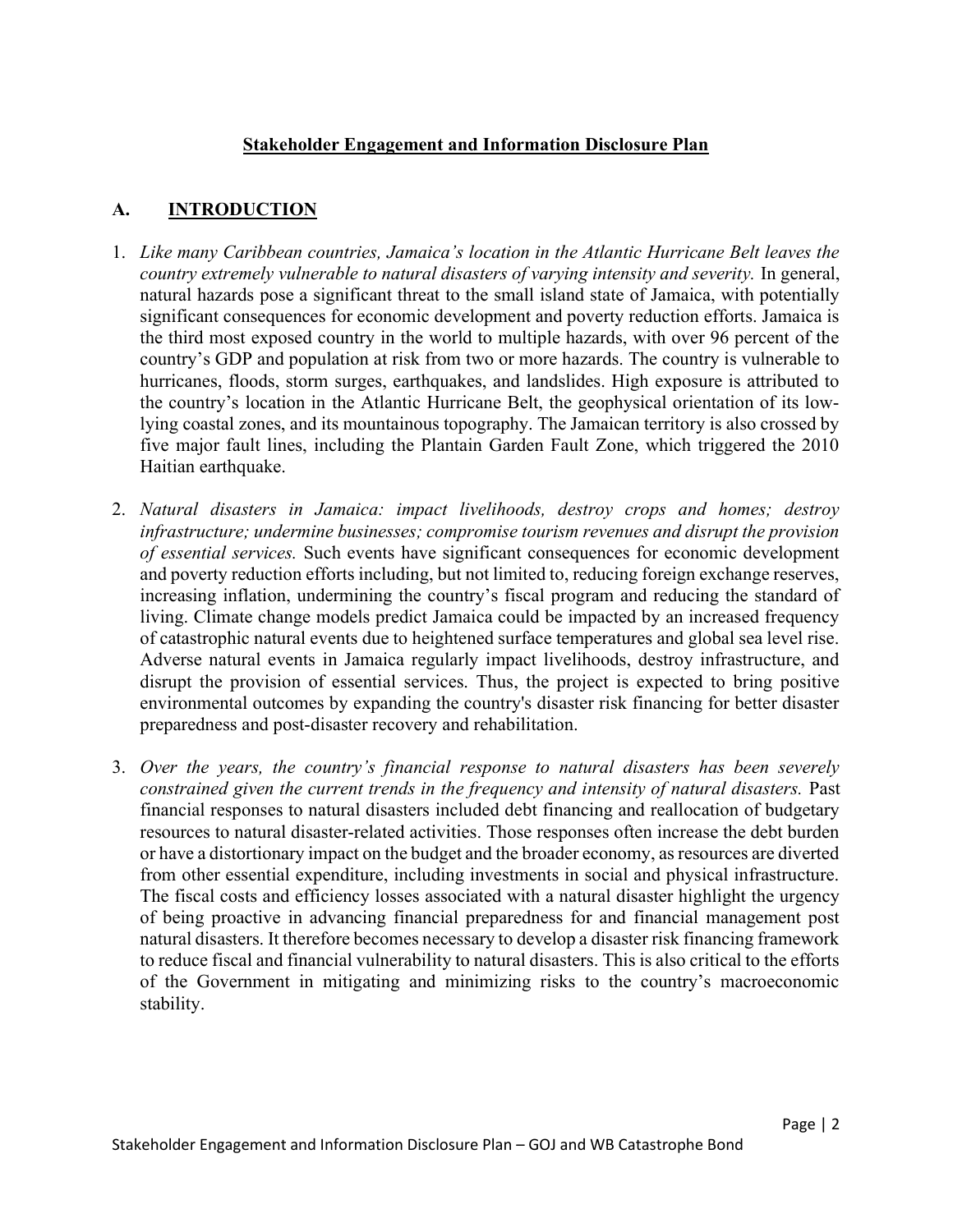### B. PROJECT DESCRIPTION

- 4. The project development objective is to expand the Government of Jamaica's financial protection against losses arising from tropical cyclones-wind. The World Bank has approved a US\$16.37 million grant from its Global Risk Financing Facility (GRiF), to support the measures being taken by the Government of Jamaica to mitigate disaster risk and strengthen its financial protection against natural disasters. The implementing agency will be the Ministry of Finance and the Public Service (MoFPS).
- 5. The project will enable the government to expand its portfolio of disaster risk finance (DRF) instruments and its financial preparedness for climate and disaster shocks. The project has one component that will support the Government of Jamaica (GOJ) in designing, structuring and placement of a new risk transfer instrument Catatrophe Bond (CAT Bond). The project will pay the risk premium and transaction costs of the CAT bond, a risk transfer instrument issued by the World Bank through its Treasury for the benefit of Jamaica. Jamaica would enter into an agreement(the "Risk Transfer Agreement") with the Bank to pass the catastrophe risk of Jamaica. Contemporaneously, the Bank would intermediate the transfer of Jamaica's catastrophe risk to capital market investors by issuing a CAT bond. It is proposed to implement the Project over a period of two to three years The duration of project implementation will be dependent on the tenor of the CAT Bond to be finalized based on the CAT modelling exercise, the market sounding and the GoJ. This will be finalized through the project negotiation process.
- 6. Given the limited focus of the project on the payment of the premium and transaction cost, the project's environmental and social risk rating is assessed as Low Risk under the World Bank Environmental and Social Policy. The project will not support any physical works or the procurement of goods, therefore project activities are not expected to have any adverse risk and impact on the environment and human health.

## C. PURPOSE OF THE STAKEHOLDER ENGAGEMENT PLAN

- 7. The overall objective of this Stakeholder Engagement Plan (SEP) is to define a program for stakeholder engagement, including public information disclosure and consultation, throughout the entire project cycle. Stakeholder engagement requires meaningful two-way dialogue where stakeholders receive information and are given the opportunity to provide feedback. The SEP outlines the ways in which the Ministry of Finance and the Public Service (MoFPS) project team will communicate with stakeholders and includes a mechanism by which stakeholders can provide feedback and raise queries about the project.
- 8. Engagement, especially from the launch of the Catastrophe Bond will be through timely disclosure of relevant information to raise awareness about the project and its objectives to potential investors and the general public and to create avenues for investors and the public to raise queries and concerns.
- 9. The scope of this Stakeholder Engagement Plan (SEP) seeks to be proportionate to the nature and scale of the project and its minimal potential risks. Given the nature of the financial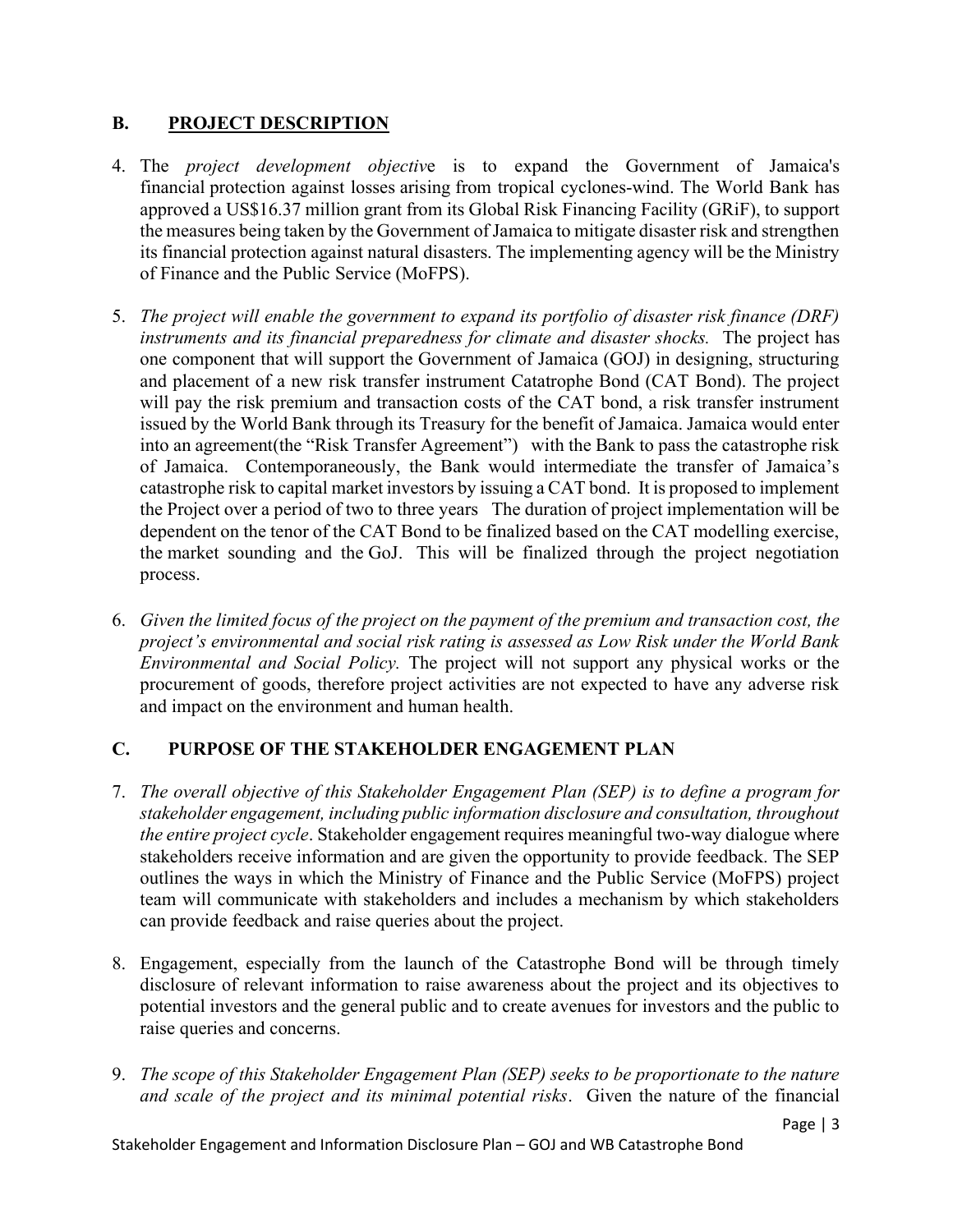instrument involved in the project, stakeholder engagement will focus on information disclosure and will occur primarily during to the process of launch ing /placing the bond. The SEP will be updated, if necessary, throughout the project's life cycle. Relevant information will be placed on the MoFPS website and various social media platforms.

10. Stakeholder engagement and participation will assist in the process of managing risks of limited uptake by providing timely disclosure of relevant information, gaining stakeholder cooperation and interest. Due to the sensitive elements and details surrounding the proposed Catastrophe Bond (CAT Bond) stakeholder engagement, consultation and information disclosure will primarily be managed by the institution selected to place and manage the Bond during the launch to market the bond totargeted investors. A prospectus providing details of the CAT Bond will be issued by the selected financial institution.The Government of Jamaica, through the Ministry of Finance and Public Service disclosed relevant information regarding the CAT Bond through its 2021 budget preparation process<sup>1</sup> and will continue to do so through various social media platforms (see para. 21 below) leading up to the launch as well as through a post issuance awareness campaign.

## D. STAKEHOLDER IDENTIFICATION AND ANALYSIS

- 11. The Stakeholder Engagement Plan (SEP) identifies stakeholders with both primary and secondary interest in the project. Primary stakeholders who have a direct interest and/or involvement in the project include the Ministry of Finance and Public Service and investment institutions in the international capital markets(ICM).
- 12. Leading up to the launch of the Bond, the SEP will target key investors in the ICM such as hedge fund managers, insurance companies and other relevant investors. The SEP is focused on information disclosure to these stakeholders, including methods through which this information will be disclosed but not limited to: the inclusion of the project in the budget; a virtual roadshow for potential investors preceding the launch; and future social media posts for Jamaican and international stakeholders.

## PRIMARY – Interested Parties

a) Government of Jamaica: The direct beneficiary of the proposed project will be the Ministry of Finance and Public Services which will be the implementing agency for the project and the Government of Jamaica (GoJ).

#### b) International Capital Market (ICM)

To buy in and participate in the Bond Offering:

- Hedge Fund Managers
- Intermediaries
- Pension Funds

<sup>&</sup>lt;sup>1</sup> Opening of the 2021-2022 Budget Debate March 9, 2021 "Preparing Jamaica to Recover Stronger". file:///C:/Users/wb21585/Downloads/mofp-opening-budget-debate-2021-22-with-cover-170321.pdf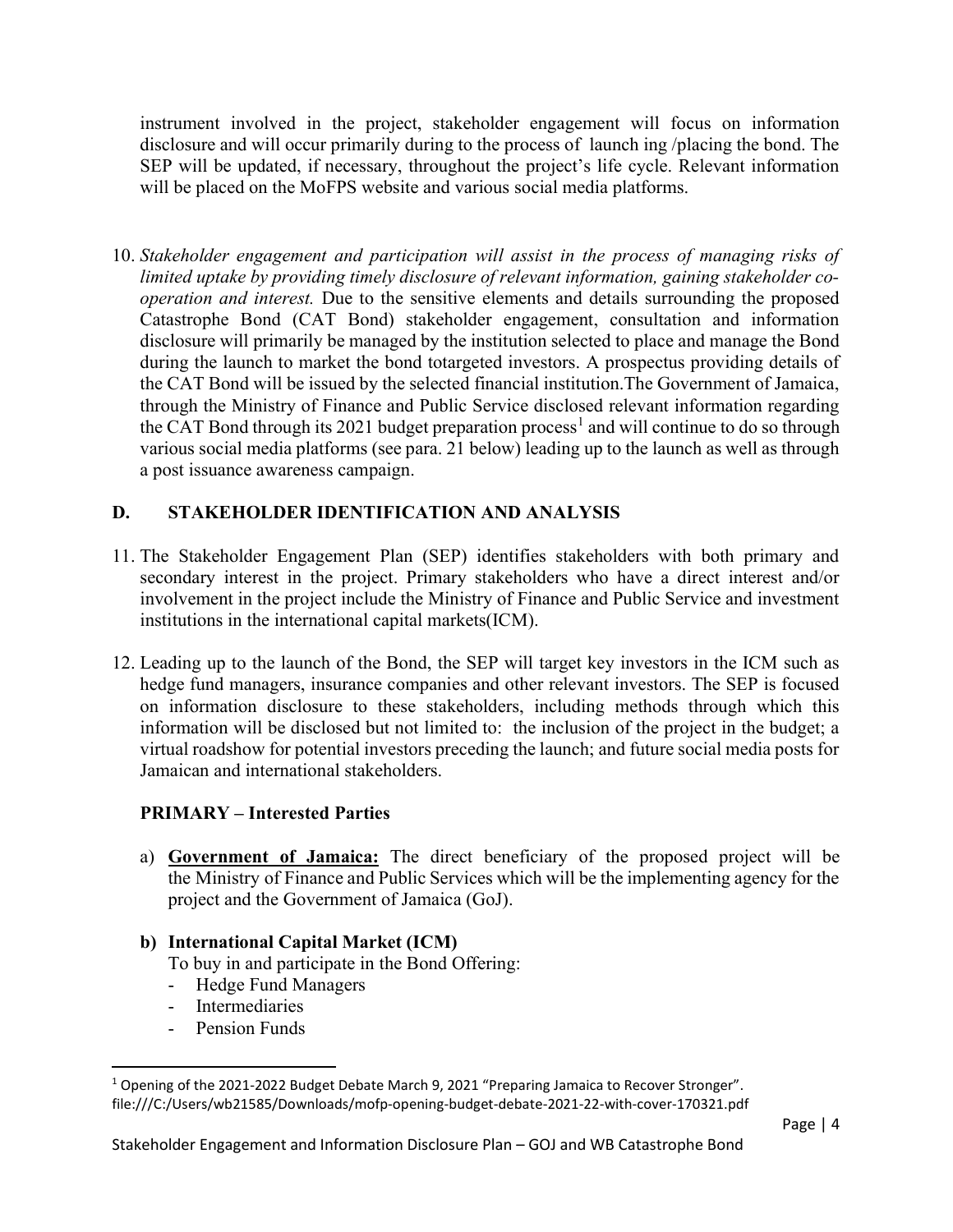- Investment Bankers
- Insurance Companies
- Other institutional investors

#### E. SECONDARY – Other Interested Parties

- 13. Secondary stakeholders include investors in the domestic market, government agencies involved in disaster prevention, risk mitigation and emergency response, members of the public, and other institutions with an interest in the project being considered. Stakeholder engagement will focus on raising awareness within the Domestic Debt Market regarding the features of CAT Bonds. Additionally, the Domestic Debt Market will be updated on the contribution of the CAT Bond to the country's Disaster Risk Financing strategy.
	- a) Domestic Debt Market. The major players in the domestic debt markets are banks, financial institutions, insurance companies, and mutual funds. The instruments in the market can be broadly categorized as those issued by state/central governments, corporates, banks, financial institutions and.
	- b) Media. The media plays a critical role in the dissemination of information to the public. Accordingly, their role will focus on the disclosure of information on the CAT Bond as a critical Disaster Risk Financing instrument.
	- c) General Public. The aftermath of disasters affects the general public. Information will be disclosed to the public to create awareness of the CAT Bond and its relevance to the Government's strategy for Disaster Risk Financing.
	- d) Office of Disaster Preparedness and Emergency Management (ODPEM) operates out of the Ministry of Local Government and Community Development. The role of the agency is to coordinate emergency responses when major events occur.
	- e) National Environment and Planning Agency (NEPA) falls under the Ministry of Economic Growth and Job Creation as the lead government agency with the mandate for environmental protection, natural resource management, land use and spatial planning in Jamaica.
	- f) National Disaster Committee (NDC) Sub-Committee Administration, Finance and the Public Service is the main body within the NDC responsible for coordinating the management of the various types of disasters that affect the nation.
	- g) Other indirect beneficiaries will include other Caribbean islands and small states who are interested in sponsoring similar financial instruments. These countries will benefit from Jamaica's experience in issuing its inaugural CAT Bond.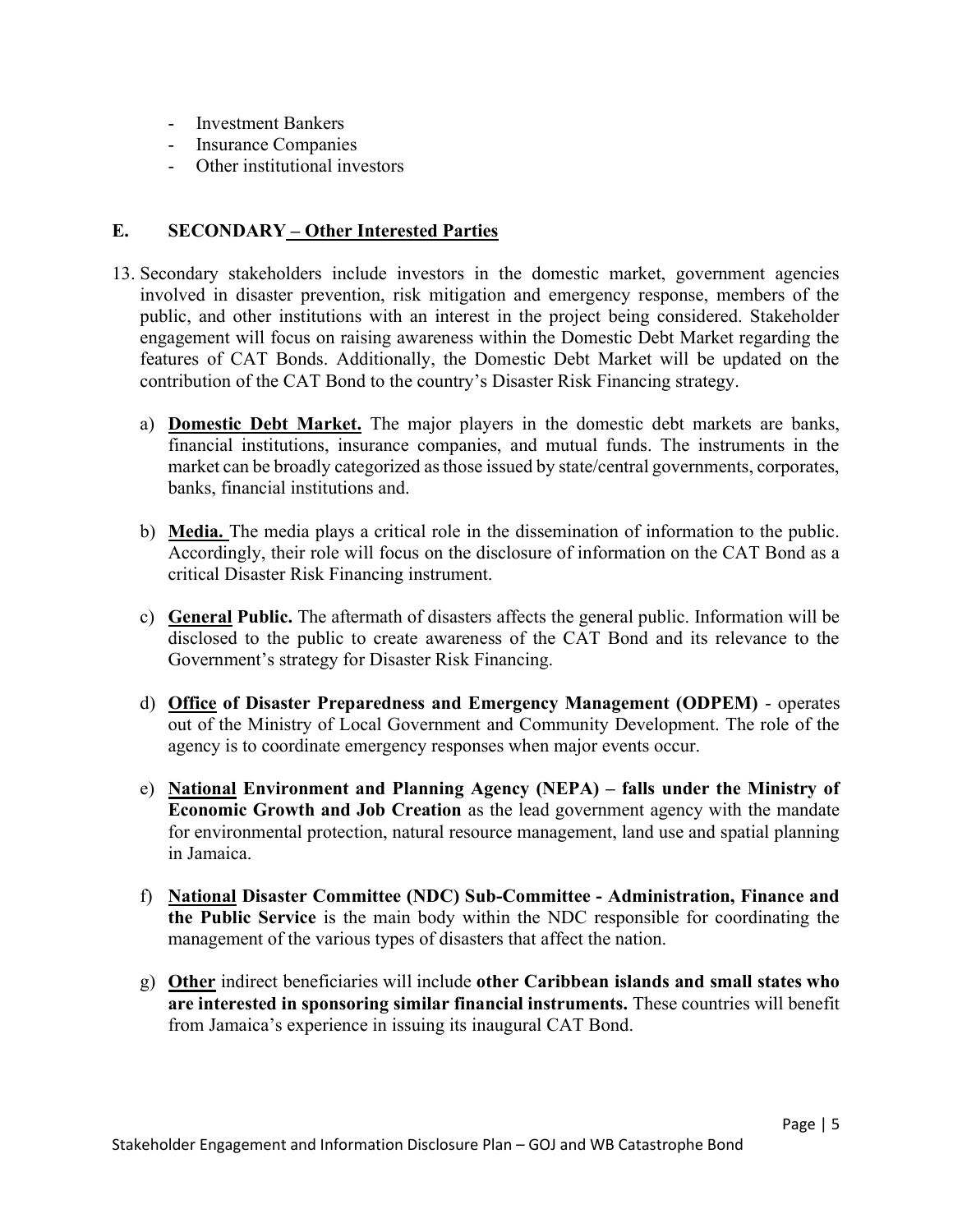#### F. STAKEHOLDER ENGAGEMENT PROGRAM

#### Proposed Strategy for Information Disclosure

- 14. During his opening budget presentation in March 2020, the Minister with responsibility for Finance outlined a raft of financial instruments under the country's disaster risk financing strategy, including the proposed CAT Bond. The Ministry of Finance and the Public Service will undertake an ongoing communication campaign to market the CAT Bond. Prior to launch, the MoFPS Debt Management Branch will coordinate key Government entities (Central Bank, Planning Institute of Jamaica) to provide information regarding the launch of the Bond. The design, structuring and placement of the CAT Bond will be primarily handled by the selected financial institution who will disclose the relevant information in targeted global investment markets.
- 15. The Investor Relations and Communications Manager will lead the communication activities/ operations supported by the Ministry's Communication and Public relations unit. MoFPS employs multiple channels of communicating with the public, including Twitter, Facebook and Instagram, public announcements on Print and electronic media.
- 16. Information disclosure will be done through tailored messages geared toward respective stakeholders and transmitted through several avenues including brochures, prospectus, faceto-face meetings, and Frequently Asked Questions (FAQs). All messages will be produced in the English language<sup>2</sup>.
- 17. The information disclosure strategy is detailed in Table 1 below.

<sup>&</sup>lt;sup>2</sup> Any face to face meetings for consultations and/or information disclosure will adhere to the national health regulations relating to COVID-19 and the Bank's Technical Note: Public Consultations and Stakeholder Engagement in WB-supported operations when there are constraints on conducting public meetings March 20, 2020.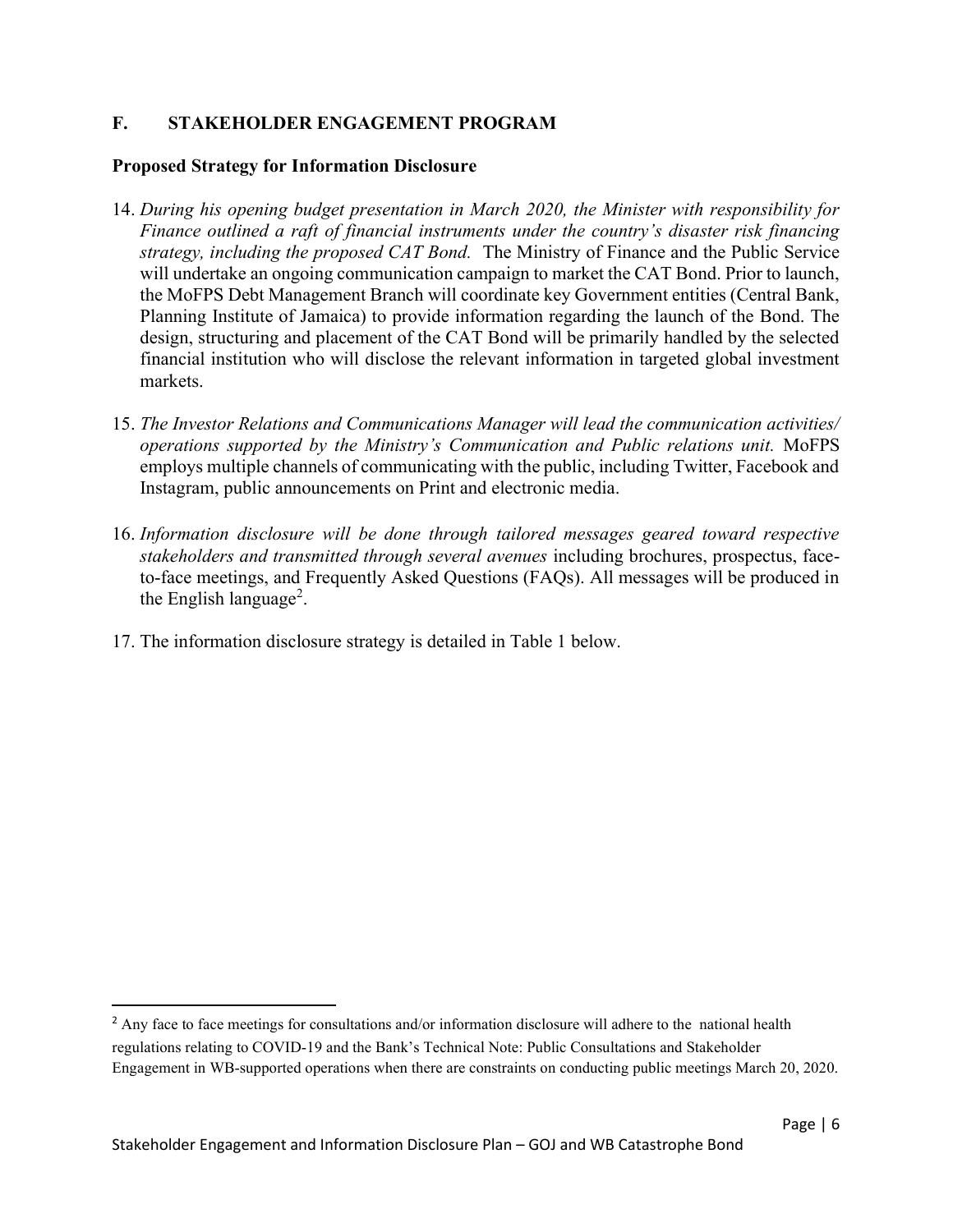## Table 1-Information Disclosure Strategy

| <b>KEY STAKEHOLDERS</b>                                                                                                                                                                                                                                                                                                                      | <b>DESCRIPTION</b><br><b>AND</b><br><b>KEY ATTRIBUTES</b>                                                                                                        | <b>INFORMATION</b><br><b>REQUIRED</b>                                                                                                                                                                   | <b>COMMUNICATION</b><br><b>STRATEGY</b>                                                                                                                                                              | <b>TIMING</b>                               |  |
|----------------------------------------------------------------------------------------------------------------------------------------------------------------------------------------------------------------------------------------------------------------------------------------------------------------------------------------------|------------------------------------------------------------------------------------------------------------------------------------------------------------------|---------------------------------------------------------------------------------------------------------------------------------------------------------------------------------------------------------|------------------------------------------------------------------------------------------------------------------------------------------------------------------------------------------------------|---------------------------------------------|--|
| <b>External – Primary</b>                                                                                                                                                                                                                                                                                                                    |                                                                                                                                                                  |                                                                                                                                                                                                         |                                                                                                                                                                                                      |                                             |  |
| <b>International Capital Markets</b>                                                                                                                                                                                                                                                                                                         | Financial Groups and<br>Intermediaries                                                                                                                           | • Details of the Catastrophe<br>Bond<br>Background information on<br>Disaster Management                                                                                                                | Prospectus<br>$\bullet$<br>Virtual social media<br>information<br>packages<br>Website link<br>Dedicated feedback<br>email (To be added<br>when financial<br>institution is<br>selected).             | Prior to launch<br>of bond/bond<br>issuance |  |
| Secondary Stakeholders Launch and Post execution of Catastrophe Bond                                                                                                                                                                                                                                                                         |                                                                                                                                                                  |                                                                                                                                                                                                         |                                                                                                                                                                                                      |                                             |  |
| National Environment and<br>Planning Agency (NEPA) under<br>the Ministry of Economic Growth<br>and Job Creation and Ministry of<br>Health and Wellness as<br>stakeholders.<br>Ministry of Local Government<br>and Community Development<br>Office of Disaster Preparedness<br>and Emergency Management<br><b>National Disaster Committee</b> | These<br>entities/committees play<br>a pivotal role in the pre<br>and post disaster<br>management with respect<br>to planning, preparedness<br>and disbursement. | • Government Disaster Risk<br><b>Financing Strategy</b><br>• Details of project.<br>How is the bond processed<br>and financed?<br>• Benefits for the general<br>public<br>• What triggers the payments? | Stakeholder virtual<br>$\bullet$<br>meeting<br><b>Frequently Asked</b><br>Questions (FAQs)<br><b>Brochures</b><br>Link on Debt<br><b>Management Branch</b><br>Website<br>Dedicated feedback<br>email | After bond<br>issuance is made<br>public    |  |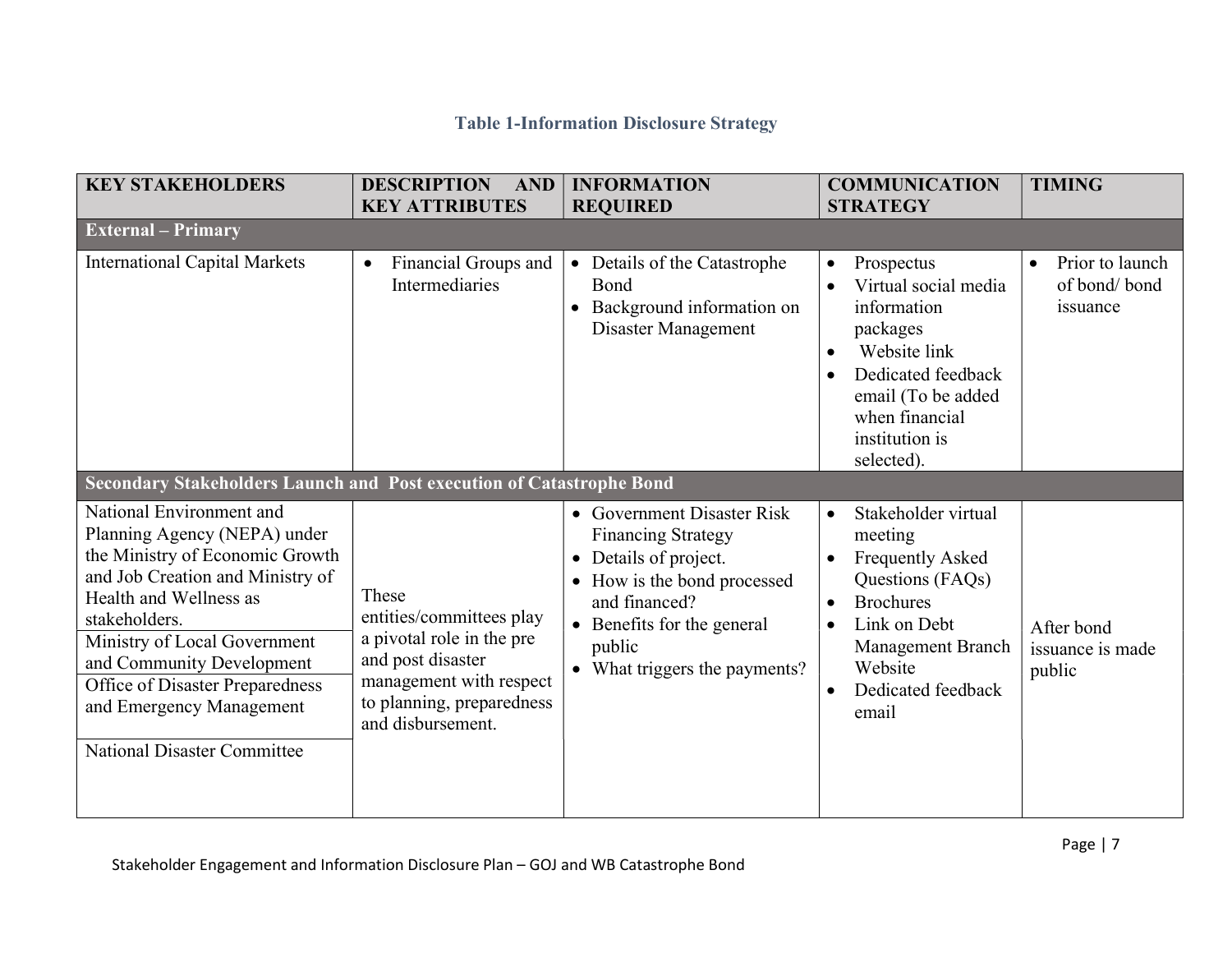| <b>KEY STAKEHOLDERS</b>                                                                                           | <b>DESCRIPTION</b><br><b>AND</b><br><b>KEY ATTRIBUTES</b>                                                                                                                                                                                                                                                                                         | <b>INFORMATION</b><br><b>REQUIRED</b>                                                                                                                                                                 | <b>COMMUNICATION</b><br><b>STRATEGY</b>                                                                                                                              | <b>TIMING</b>                            |  |  |  |
|-------------------------------------------------------------------------------------------------------------------|---------------------------------------------------------------------------------------------------------------------------------------------------------------------------------------------------------------------------------------------------------------------------------------------------------------------------------------------------|-------------------------------------------------------------------------------------------------------------------------------------------------------------------------------------------------------|----------------------------------------------------------------------------------------------------------------------------------------------------------------------|------------------------------------------|--|--|--|
| Ministry of Labour and Social<br>Security                                                                         |                                                                                                                                                                                                                                                                                                                                                   |                                                                                                                                                                                                       |                                                                                                                                                                      |                                          |  |  |  |
| <b>Domestic (Secondary Stakeholders)</b>                                                                          |                                                                                                                                                                                                                                                                                                                                                   |                                                                                                                                                                                                       |                                                                                                                                                                      |                                          |  |  |  |
| Media<br>General Public                                                                                           | The media plays an<br>$\bullet$<br>important role in<br>providing an avenue<br>to disseminate<br>information to the<br>general public<br>The Jamaica<br>$\bullet$<br><b>Information Service</b><br>( $JIS$ ) is the GoJ's<br>communication and<br>information<br>machinery<br>Disaster risk<br>$\bullet$<br>management and<br>financing to ensure | • Government Disaster Risk<br><b>Financing Policy</b><br>• Details of project.<br>• How is the bond processed<br>and financed?<br>• Benefits for the general<br>public<br>What triggers the payments? | Media interviews<br>$\bullet$<br><b>MOFPS</b> Social<br>$\bullet$<br>Media<br>-Twitter<br>-Facebook<br>-YouTube<br>Dedicated feedback<br>email<br>See para 21 below. | After bond<br>issuance is made<br>public |  |  |  |
|                                                                                                                   | their quality of life is<br>not disrupted post-<br>disaster                                                                                                                                                                                                                                                                                       |                                                                                                                                                                                                       |                                                                                                                                                                      |                                          |  |  |  |
| Other Caribbean islands and small<br>states who are interested in<br>sponsoring similar financial<br>instruments. | Benefit from Jamaica's<br>experience in pacing its<br>inaugural CAT Bond.                                                                                                                                                                                                                                                                         | Lessons learned<br>Benefits from data collection<br>and catastrophe risk<br>modelling efforts                                                                                                         | Media<br>$\bullet$<br>-Twitter<br>-Facebook<br>-YouTube<br>See para 21 below.                                                                                        | Throughout<br>project life               |  |  |  |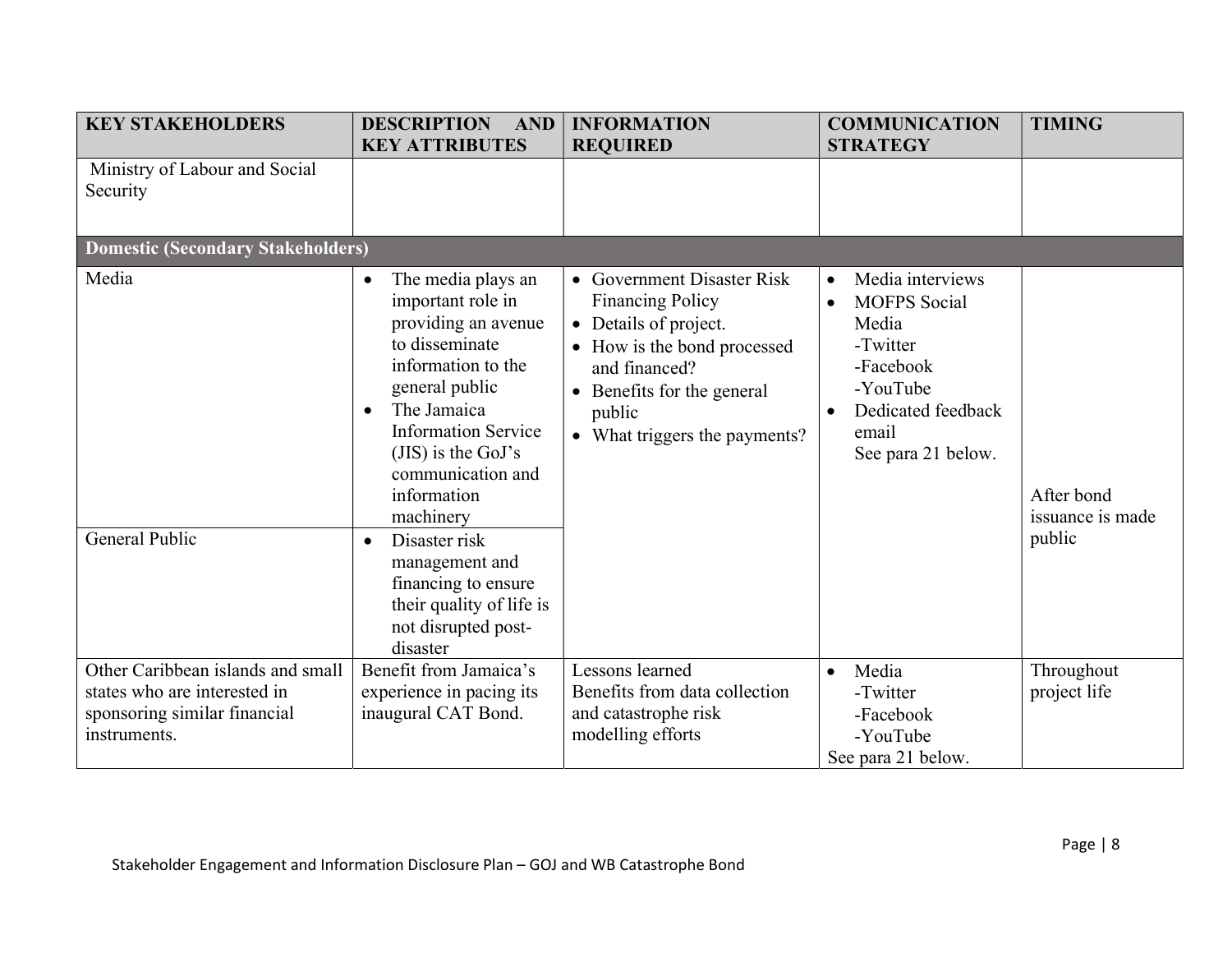#### G. RESOURCES AND RESPONSIBILITIES FOR IMPLEMENTING STAKEHOLDER ENGAGEMENT ACTIVITIES

18. The MoFPS Debt Management Branch in the Economic Management Division of the Ministry of Finance and the Public Service has a fully functioning Corporate Communications Department. The Manager, Corporate Communications will monitor the implementation of SEP. There is an in-house social media specialist, who, in consultation with the manager monitors the various platforms and addresses any issues and concerns.

#### H. FEEDBACK AND GRIEVANCE REDRESS MECHANISM

- 19. A Grievance Redress Mechanims(GRM) is a system by which stakeholders of a project, or a program can seek information and clarifications about the project and are responded to in a timely manner. The project will maintain a grievance redress mechanism to address questions or concerns. The delivery mechanism will be through the MoFPS external website and social media platforms. Given the nature of the project, it is expected that queries from the public will be for details about the instruments and its functioning. The Corporate Communications Manager will monitor the SEP implementation and respond to any queries through the GRM.
- 20. During the bond preparation phase, a prospectus is prepared by the lead institution selected to issue the bond on the global markets. Included in the prospectus will be the contact point to whom queries, concerns and additional information should be directed. This Feedback and GRM for international stakeholders will be operational once the prospectus document for the CAT Bond is completed and disclosed by the lead financial institution. Tthe lead institution selected to issue and manage the Bond will be the contact point for queries and concerns regarding the prospectus.

#### **Secondary Stakeholders**

- 21. The MoFPS Corporate Communications Branch and the DMB Investor Relations and Communications unit will manage this process via the following:
	- Facebook Manager Corporate Communications, Ministry of Finance and the Public Service. https://www.facebook.com/MOFJamaica/?pageid=746560758724032&ftentidentifier  $=$ 2981576658555753&padding=0
	- Twitter @MOFJamaica;
	- Email Mofps.pr $(\partial \text{mof.gov}.jm$  and invrelinfo $(\partial \text{mof.gov}.jm)$ .
	- Telephone: 1(876) 932-4732
	- 30 National Heroes Circle, Kingston 4, Jamaica.
- 22. The process for the feedback and Grievance Redress Mechanism for the project is summarized below.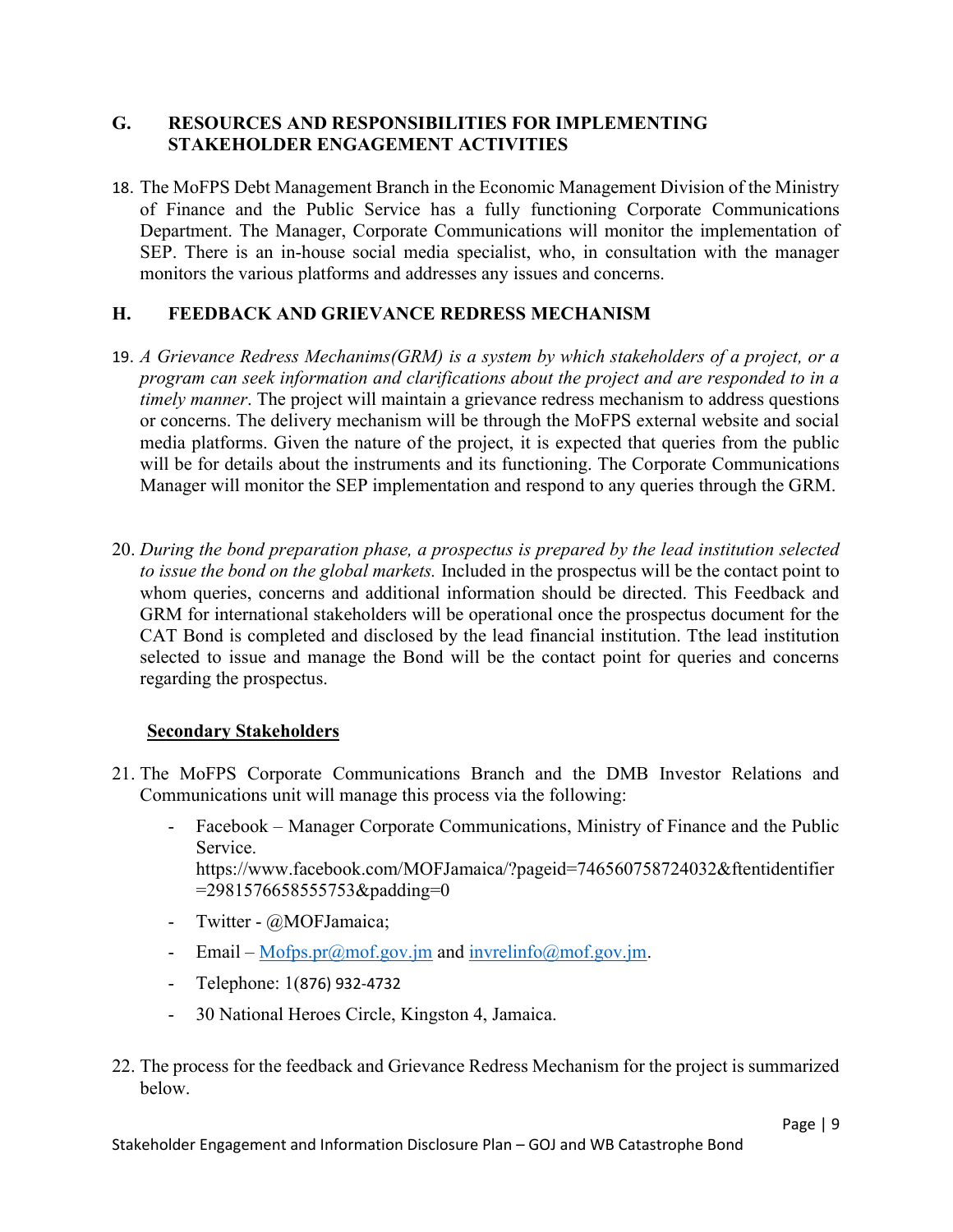- a. The information above on the feedback and GRM will be strategically placed on the MoFPS website project page.
- b. Queries and/or complaints will be received in writing, telephone or email. All grievances in writing should be addressed to the Manager of Corporate Communications.
- c. All grievances shall be registered in the grievance log. Contact with the aggrieved party must be within 10 days).
- d. If there is no resolution within 10 days, the complainant may lodge a complaint with the relevant Deputy Financial Secretary and a response will be provided within fifteen (15) working days.
- e. Additionally, other grievance systems utilized by the MOFPS are:
	- The Citizen's Charter that outlines minimum standards for customer service; and
	- The Access to Information Act of 2002 that gives citizens and other persons a general legal right to obtain access to an official government document, other than an exempt document, which would otherwise be inaccessible. This can be accessed via the Ministry's website at www.mof.gov.jm
- f. Complaints submitted anonymously will be accepted and should be placed in the suggestion boxes conveniently located in the reception area of the Ministry of Finance, 30 National Heroes Circle.
- 23. Communities and individuals who believe that they are adversely affected by a World Bank supported project may submit complaints to existing project-level grievance redress mechanisms or the WB's Grievance Redress Service (GRS). The GRS ensures that complaints received are promptly reviewed in order to address project-related concerns. Project affected communities and individuals may submit their complaint to the WB's independent Inspection Panel which determines whether harm occurred, or could occur, as a result of WB noncompliance with its policies and procedures. Complaints may be submitted at any time after concerns have been brought directly to the World Bank's attention, and Bank Management has been given an opportunity to respond. For information on how to submit complaints to the World Bank's corporate Grievance Redress Service, please visit http://www.worldbank.org/en/projects-operations/products-andservices/grievance-redress-service. For information on how to submit complaints to the World Bank Inspection Panel, please visit www.inspectionpanel.org.

#### I. Resources

24. Minimal resources will be required for the execution of the Plan as majority of the information will be released through social media. The Ministry of Finance and the Public Service (MoFPS)